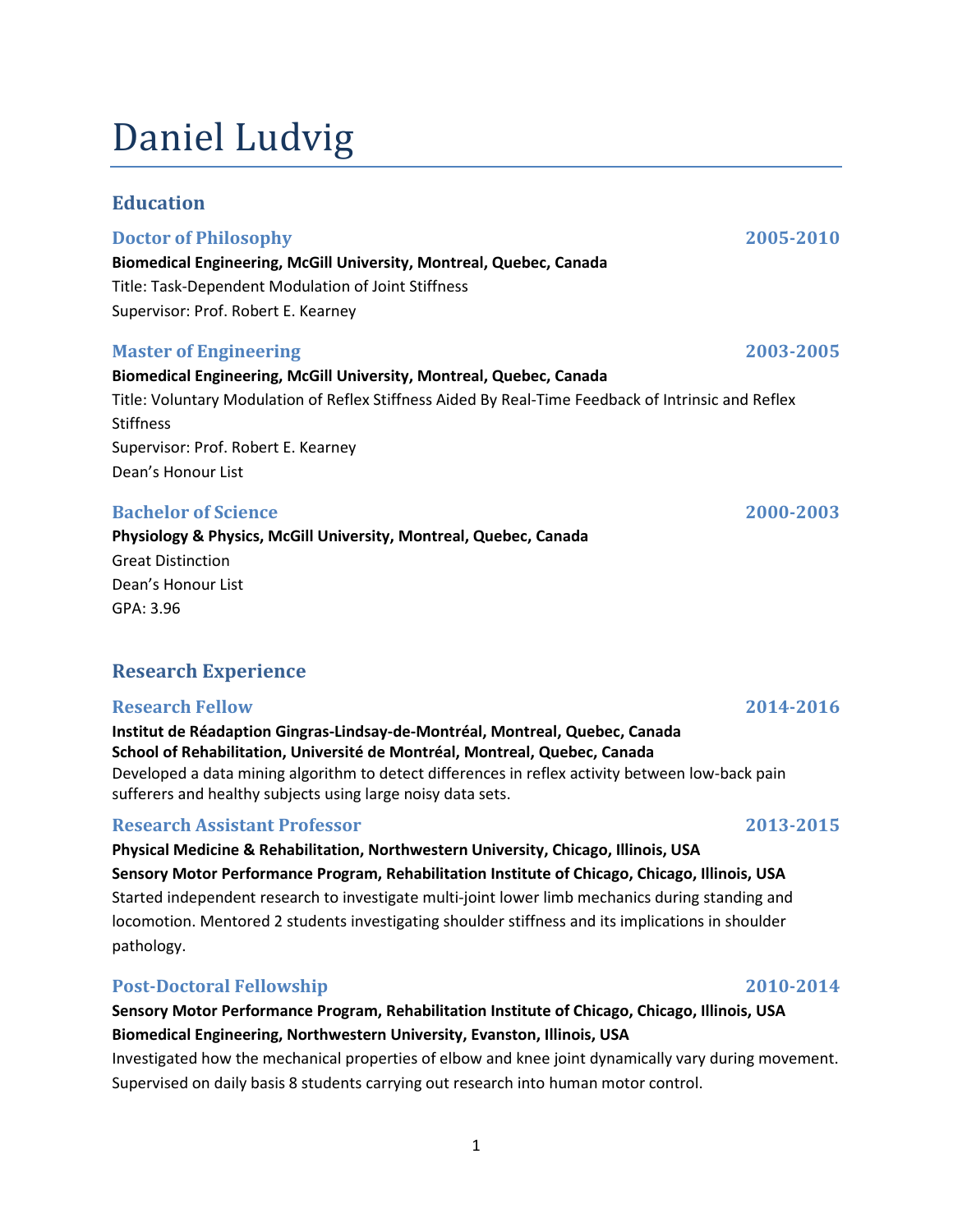#### Daniel Ludvig CV

### Research Consultant 2010-2011

Institut de Recherche Robert‐Sauve en Sante et Sécurité du Travail, Montreal, Quebec, Canada Developed an experimental paradigm and a system identification algorithm to estimate intrinsic and reflex contribution to back stiffness.

### Graduate Student Research Assistant 2003-2010

Neuromuscular Control Lab, Biomedical Engineering, McGill University, Montreal, Quebec, Canada Investigated how humans voluntarily alter intrinsic and reflex components of ankle stiffness in a taskdependent manner.

### Undergraduate Student Research Assistant 2001-2002

Meakins‐Christie Laboratories, McGill University, Montreal, Quebec, Canada Investigated the dynamics and mechanics of muscle proteins at molecular level.

# Teaching Experience

#### **Teaching Assistant** 2009 BMDE‐519: Biomedical Signals & Systems, Biomedical Engineering, McGill University, Montreal, Quebec Canada

Topics covered include: Fourier transforms, least-squares linear regression, impulse response functions, frequency response functions.

# Grants, Awards, Distinctions and Fellowships

# Research Grants

| NSERC Postgraduate Scholarship                              | 2007-2009 |
|-------------------------------------------------------------|-----------|
| <b>FQRNT Doctoral Research Scholarship</b>                  | 2007-2008 |
| Faculty of Medicine Internal Studentship, McGill University | 2006-2007 |

# Other Awards, Distinctions and Fellowships

| Geddes Prize for Excellence in Biomedical Engineering, McGill University | 2006        |
|--------------------------------------------------------------------------|-------------|
| Recruitment Excellence Fellowship, McGill University                     | 2005        |
| McConnell Award, McGill University                                       | 2001 & 2002 |
| Muriel Sykes Award, McGill University                                    | 2002        |
| Emily Crawford Scholarship, McGill University                            | 2002        |

# **Publications**

# Journal Articles

Ludvig D, Larivière C. Trunk muscle reflexes are elicited by small continuous perturbations in healthy subjects and patients with low-back pain. Journal of Electromyography and Kinesiology, 2016 (under review)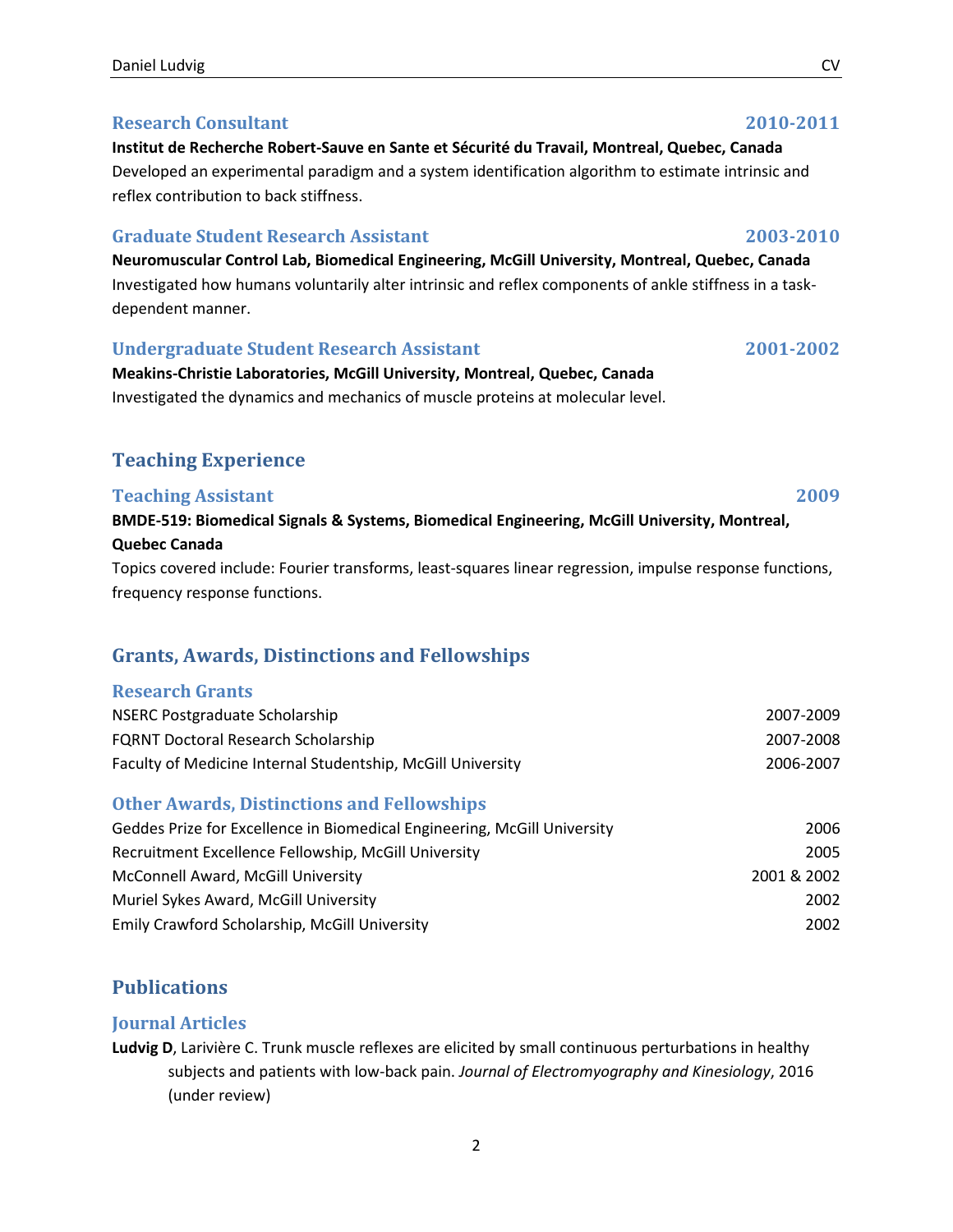- Larivière C, Ludvig D, Kearney R, Mecheri H, Caron J-M, Preuss R. Identification of intrinsic and reflexive contributions to low-back stiffness: medium-term reliability and construct validity. Journal of Biomechanics, 48 (1): 254-261, 2015.
- Ludvig D, Perreault EJ. System Identification of Physiological Systems Using Short Data Segments. IEEE Transactions on Biomedical Engineering, 59:3541-9, 2012.
- Ludvig D, Starret Visser T, Giesbrecht H, Kearney RE. Identification of Time-Varying Intrinsic and Reflex Joint Stiffness. IEEE Transactions on Biomedical Engineering, 58:1715-23, 2011.
- Ludvig D, Cathers I, Kearney RE. Voluntary Modulation of Human Stretch Reflexes. Experimental Brain Research, 183:201-13, 2007.
- Ludvig D, Kearney RE. Real-Time Estimation of Intrinsic and Reflex Stiffness. IEEE Transactions on Biomedical Engineering, 54:1875-84, 2007.

#### Book Chapters

Perreault EJ, Hargrove L, Ludvig D, Lee H, Sensinger J. Considering Limb Impedance in the Design and Control of Prosthetic Devices, in Neuro-Robotics. vol. 2, P. Artemiadis, Ed., 59-83, 2014.

#### Peer Reviewed Conference Papers

- Lipps D, Baillargeon E, Ludvig D, Perreault EJ. System identification of multidimensional shoulder impedance during volitional contractions. 17th IFAC Symposium on System Identification, 2015. (Invited paper)
- Ludvig D, Perreault EJ. The Dynamic Effect of Muscle Activation on Knee Stiffness. 36<sup>th</sup> Annual International Conference of the IEEE Engineering in Medicine and Biology Society, 15591562, 2014. (Invited paper)
- Ludvig D, Perreault EJ. Task-Relevant Adaptation of Musculoskeletal Impedance during Posture and Movement. American Control Conference, 4784-4789, 2014. (Invited paper)
- Ludvig D, Antos SA, Perreault EJ. Joint Impedance Decreases during Movement Initiation. 34<sup>th</sup> Annual International Conference of the IEEE Engineering in Medicine and Biology Society, 3304–3307, 2012.
- Ludvig D, Pfeifer S, Hu X, Perreault EJ. Time-Varying System Identification for Understanding the Control of Human Knee Impedance. 16th IFAC Symposium on System Identification, 2012. (Invited paper)
- Ludvig D, Perreault EJ. Interpretation of Non-Parametric Estimates of Time-Varying Systems. American Control Conference, 2012.
- Ludvig D, Perreault EJ. Estimation of Joint Impedance Using Short Data Segments. 33<sup>rd</sup> Annual International Conference of the IEEE Engineering in Medicine and Biology Society, 4120-3, 2011.
- Ludvig D, Perreault EJ, Kearney RE. Efficient Estimation of Time-Varying Intrinsic and Reflex Stiffness. 33<sup>rd</sup> Annual International Conference of the IEEE Engineering in Medicine and Biology Society, 4124-7, 2011.
- Ludvig D, Kearney RE. Intrinsic, Reflex and Voluntary Contributions to Task-Dependent Joint Stiffness. 32<sup>nd</sup> Annual International Conference of the IEEE Engineering in Medicine and Biology Society, 4914-7, 2010.
- Ludvig D, Kearney RE. Estimation of Joint Stiffness with a Compliant Load. 31<sup>st</sup> Annual International Conference of the IEEE Engineering in Medicine and Biology Society, 2967-70, 2009.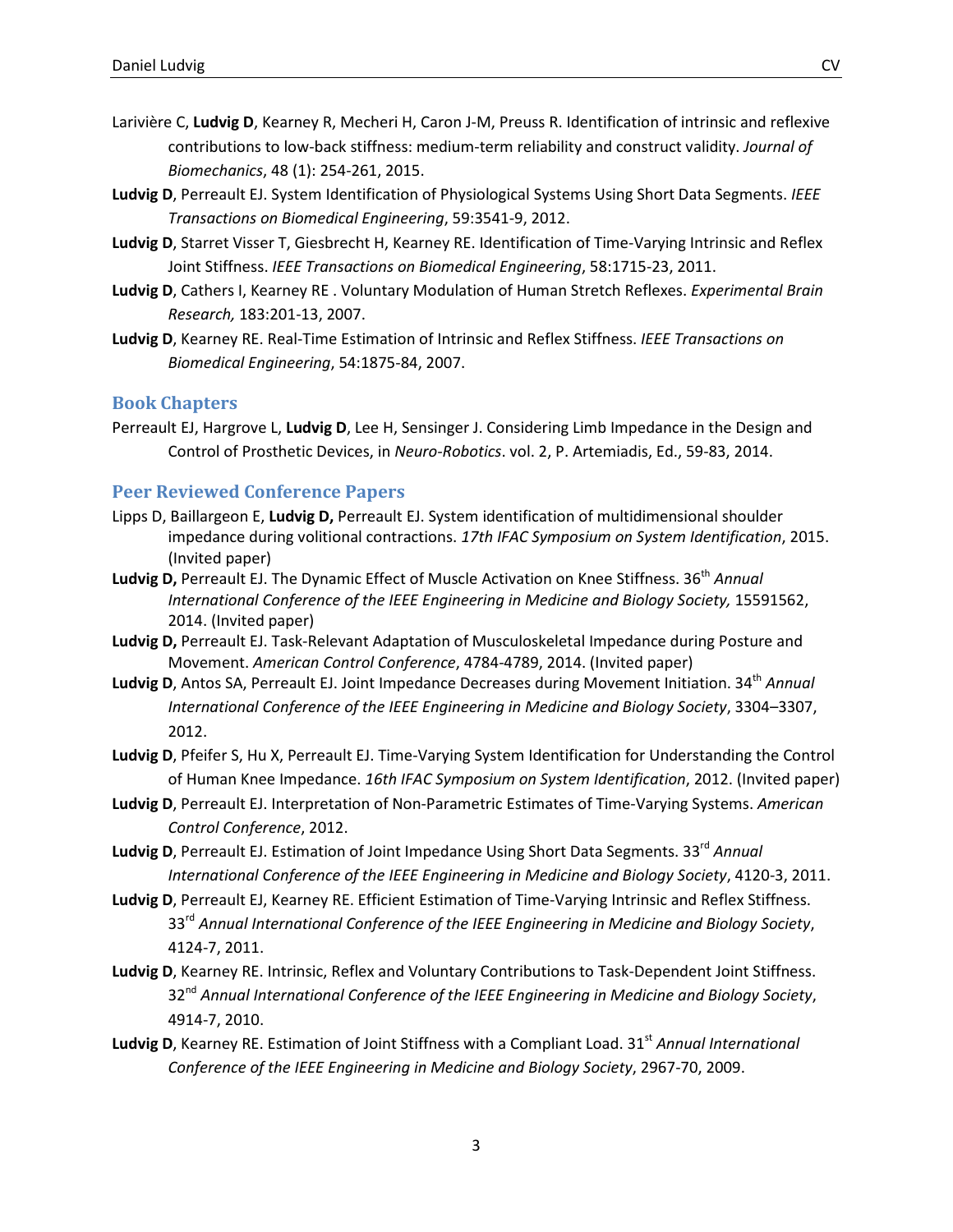- Starret Visser T, Ludvig D, Kearney RE. Performance Evaluation of an Algorithm for the Identification of Time-Varying Joint Stiffness.  $31<sup>st</sup>$  Annual International Conference of the IEEE Engineering in Medicine and Biology Society, 3995-8, 2009.
- Ludvig D, Zhao Y, Kearney RE Control of an Unstable Load Using Visual Feedback. 30<sup>th</sup> Annual International Conference of the IEEE Engineering in Medicine and Biology Society, 2489-92, 2008.
- Zhao Y, Ludvig D, Kearney RE. Closed-Loop System Identification of Ankle Dynamics Using a Subspace Method with Reference Input as Instrumental Variable. American Control Conference, 619-24, 2008.
- Ludvig D, Kearney RE. Real-Time Estimation of Intrinsic and Reflex Stiffness. 28<sup>th</sup> Annual International Conference of the IEEE Engineering in Medicine and Biology Society, 292-5, 2006.
- Giesbrecht HI, Baker MJ, Ludvig D, Wagner R, Kearney RE. Identification of Time-Varying Intrinsic and Reflex Joint Stiffness. 28<sup>th</sup> Annual International Conference of the IEEE Engineering in Medicine and Biology Society, 288-91, 2006.
- Baker MJ, Zhao Y, Ludvig D, Wagner R, Kearney RE.Time-Varying Parallel-Cascade System Identification of Ankle Stiffness from Ensemble Data. 26<sup>th</sup> Annual International Conference of the IEEE Engineering in Medicine and Biology Society, 4688-91, 2004.
- Ludvig D, Baker MJ, Cathers I, Kearney RE Task-Dependence of Ankle Stretch Reflex. 25<sup>th</sup> Annual International Conference of the IEEE Engineering in Medicine and Biology Society, 1487-90, 2003.

#### Conference Presentations

| Society for Neuroscience                         | 2005, 2007, 2008, 2011, 2013 |
|--------------------------------------------------|------------------------------|
| IEEE Engineering in Medicine and Biology Society | 2006, 2008-2012, 2014        |
| American Control Conference                      | 2012,2014                    |
| IFAC Symposium on System Identification          | 2012                         |
| Society for the Neural Control of Movement       | 2009                         |
| <b>Service</b>                                   |                              |
| <b>Reviewer for Grant Proposals</b>              |                              |
| Technology Foundation STW (Netherlands),         | 2015                         |

Reviewer for Journal Publications

IEEE Transactions on Biomedical Engineering Experimental Brain Research Journal of Biomechanics IEEE Transactions on Neural Systems and Rehabilitation Engineering Journal of Electromyography and Kinesiology

| <b>Organizer of Conference Sessions</b>           |      |
|---------------------------------------------------|------|
| IEEE Engineering in Medicine & Biology Conference | 2014 |
| <b>Associate Editor of Conference Proceeding</b>  |      |

IEEE Engineering in Medicine & Biology Conference 2014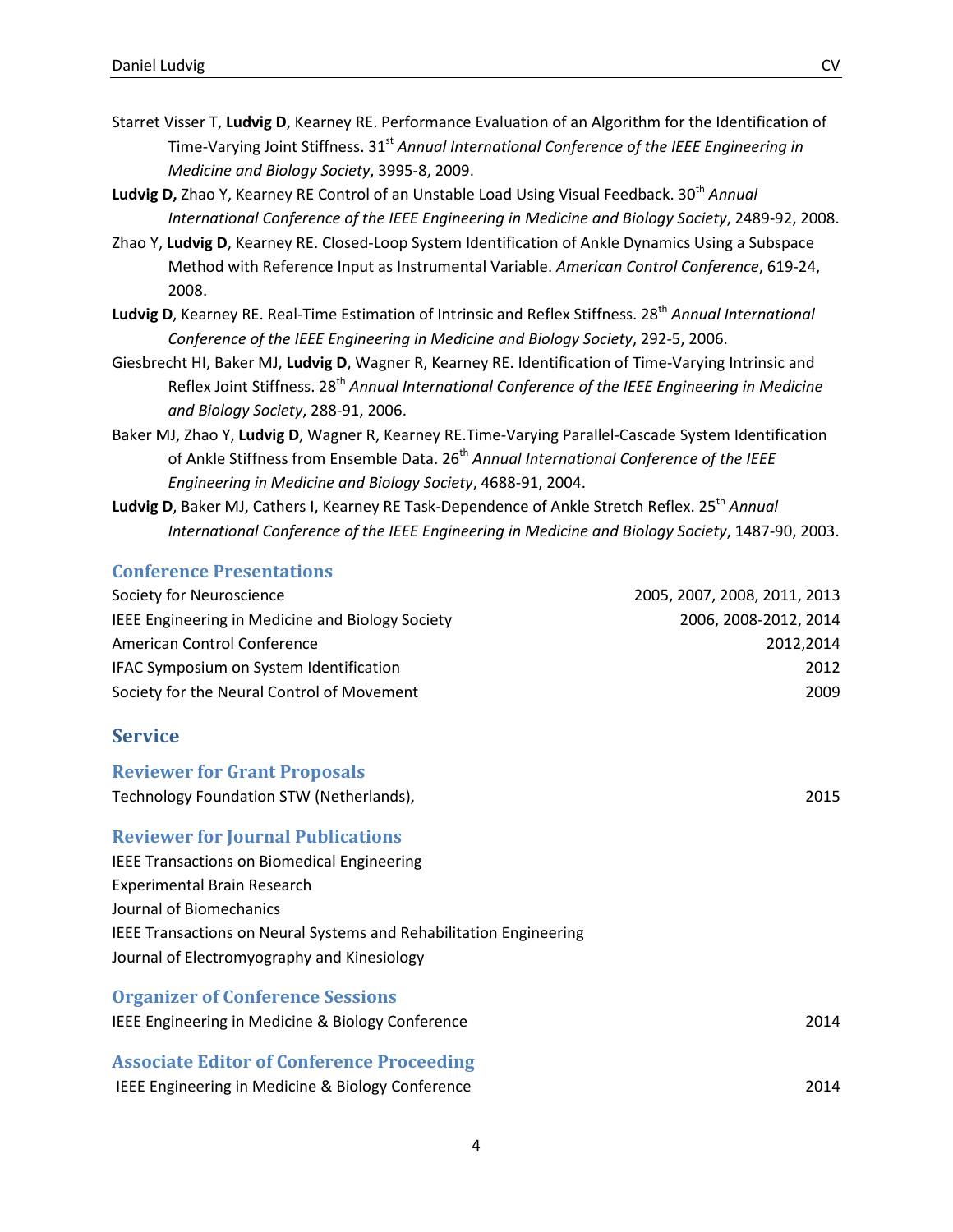#### Reviewer for Conference Submissions

| IEEE Engineering in Medicine & Biology Conference            | 2012-2016 |
|--------------------------------------------------------------|-----------|
| IEEE EMBS Conference for Neural Engineering & Rehabilitation | 2011-2015 |

#### Other Interests

#### Hockey Blogger 2015-

Created analytics focused hockey blog that can be read at http://dlhockeystats.wordpress.com

### Professional Memberships

IEEE Engineering in Medicine and Biology Society Society for Neuroscience International Society of Electromyography and Kinesiology